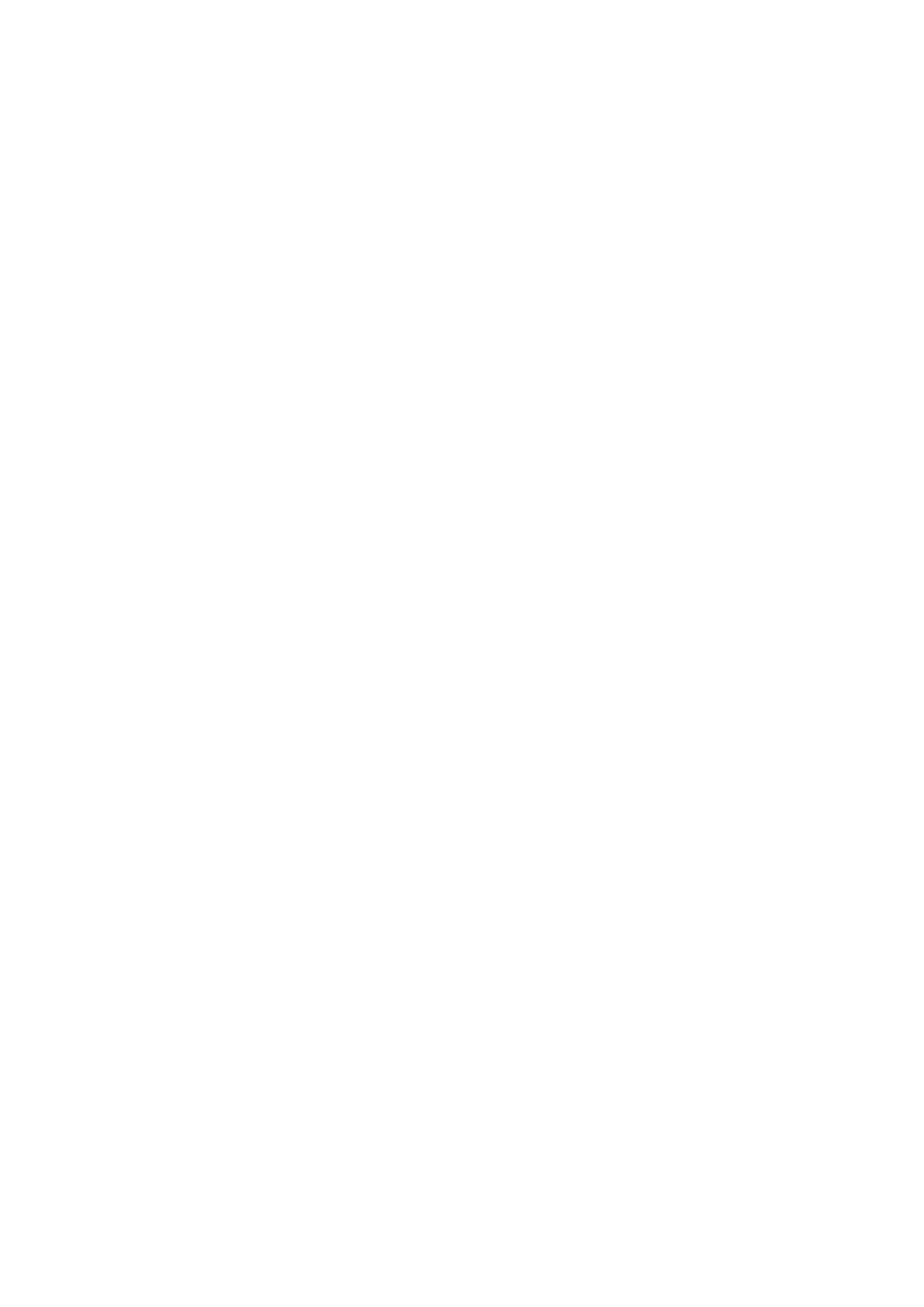Dr. Gordon Marnoch is Reader in Public Policy, School of Applied Social and Policy Studies, Ulster University.

This policy brief considers the respective positions of the NHS, police and local government in Northern Ireland. All public services face the general funding uncertainty that goes with post Brexit economic conditions. There may be a Brexit effect on levels of economic activity and tax-generated revenues from 2019, although accurate attribution will be hard to pin down. The nature of the post Brexit relationship the UK has with the EU will also determine to a significant extent the amount of money that is redeemed out of current membership costs. When such monies will be identified and quantified is unknown at this stage. The politics of public service funding are also at work. How well the NHS & care sector, police and local government do in securing a share of reclaimed resources will come down to a mixture of lobbying, public opinion and emergent 'events'. The three areas of public service examined are exposed to sector specific economic threats and opportunities having been exposed to different levels of austerity budgeting. Brexit implies new challenges for all three services as existing EU institutional arrangements for cooperation are removed. For Northern Ireland the border with the Republic of Ireland and associated citizens rights present a special set of problems.

## Health and social care after Brexit

The provision of health services is particularly vulnerable given existing financial stresses in finances. Post-Brexit circumstances may add extra years to the already lengthy period of public service austerity or alternately free up new funding. The health and social care system also faces possible new demands on its capacities generated around transactions that are complicated by Brexit. If negotiations are unable to find a way to replicate the principles behind current systems of treating EU

 $\mathcal{L}$ 

citizens, then the NHS will need to absorb administration costs associated with authorising access to the services and subsequently billing home countries. If there are, as seems likely, going to be a continued presence of large numbers of EU workers in the UK labour force this is not inconsequential. On the other hand were Brexit to reduce the number of EU citizens in the UK, then lower demand for services is implied. Unfortunately a lack of reliable data on the use of health services by immigrants and visitors means it is impossible to make an accurate estimate of net effects. There are also the health care needs of returning UK citizens in the post-Brexit era to be factored into demand forecasts. To this list of policy uncertainties can be added calculations needing to be made around lower levels of EU cooperation on public health, the significance of work involved in replacing EU rules including the working time directive, procurement and competition law, regulation of medicines and medical devices, the regulation of professional standards and medical education. There is also work likely to be needed on filling the role vacated by the European Medicines Agency. The EU's policy of freedom of movement and mutual recognition of professional qualifications means that many health and social care professionals currently working in the UK are from other EU countries. This is thought to include around 60,000 of the NHS's 1.4 million workforce and 90,000 of the 1.6 million workers in social care, but these are estimates and data relating to individual trusts or care organisations is largely unobtainable.

The Northern Irish NHS and social care system is likely to be more exposed to Brexit effects than the rest of the UK in certain key respects. The biggest issue under a hard Brexit is the border. The NHS is currently struggling to recruit and retain permanent staff, the RCN in Northern Ireland estimating there are 2000 nursing vacancies in the NHS and community care sector. Just how reliant the health and care sector is on citizens of the EU and in particular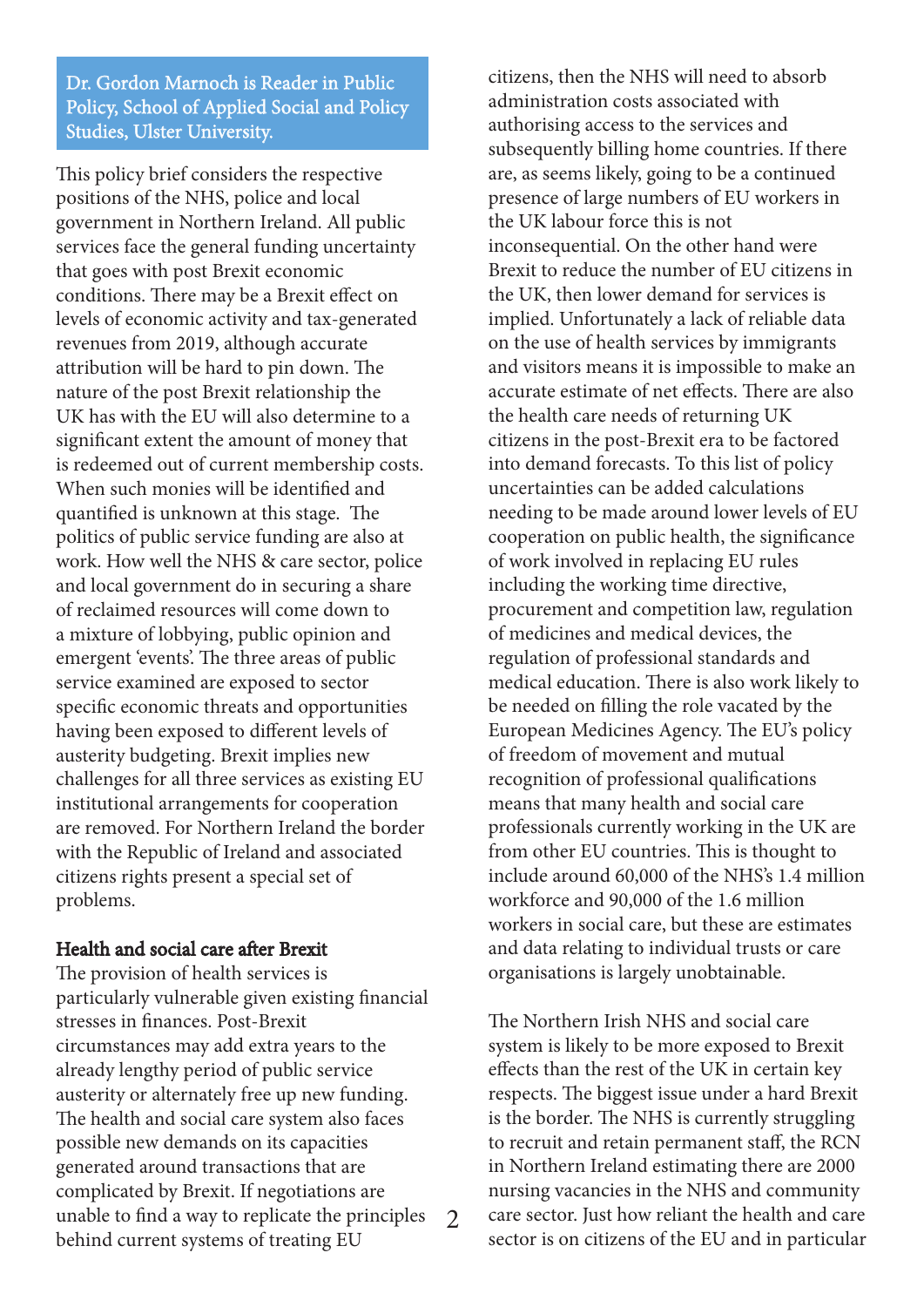the Republic of Ireland is far from clear. Data appears not to have been collected, which is II<br>unsurprising given the assumptions 3 May 2017 The basic structure of the negotiation of the negotiation of the negotiation of the negotiation of the negotiation of the negotiation of the negotiation of the negotiation of the negotiation of the negotiation o associated with the long established Common Travel Area. Contingency planning is ominously difficult for the NHS particularly with respect to the clinician workforce once training lead times are taken into account.  $i$ <sup>o</sup>  $j$  the final decision to  $j$  the decision  $j$  approximately the decision of  $j$  and  $k$ While sustainability and training a surplus<br>Calimbus of clinicians may be a logical response to the post Brexit world, this cannot be accomplished within a satisfactory time scale. There is a degree of reliance by both Northern Ireland and the Republic of Ireland  $t_0$  to the endure and the respective of frequencies  $\frac{t}{t_0}$ on a system of sharing access to specialist and By default this may become difficult in the short or even long term dependent on the type of Brexit settlement reached. The costs  $\alpha$  for convice represented to be calculated. of a service response needs to be calculated but cannot be tackled until key elements of a settlement are in place to provide terms of reference. other healthcare capacities across the border.

#### $\mathbf{p}_0$ licing. Finally, depending on  $\mathbf{p}_0$ Policing

 $\lambda$  is in the agreement, ratification may re-A post Brexit border with the Republic of Ireland may require the PSNI to provide major new support to Border Force, UK Visas and Immigration, Immigration Enforcement and HM Revenue and Customs. In addition to  $t_{\rm b}$  a costs involved in ostablishing and the costs involved in establishing and maintaining inputs to the work of these agencies, it is clear that given the history of Northern Ireland and its border areas, there are serious threats of political violence and civil disorder to be considered. A softer Brexit trade de de con eliminates many problems but there will likely be a need for a 'Border Police Service' working on trade and immigration processes with associated funding, staffing and training issues. The police do not face the same  $\frac{1}{2}$ problem with sustaining an adequate workforce as the NHS, as the likely response to a hard Brexit involving a conventional border with Ireland would be to use existing officers in border related roles and fill their posts with new recruits, who can be operational after about six months basic training. The cost is likely to be significant, all  $\frac{3}{3}$ 

the more so given that austerity has seen the policing budget fall by 14% between 2011 and 2016.

In operational terms Brexit presents a lengthy list of problems. Criminal justice in the UK is more closely linked to the EU than generally perceived. In 2014 following debates in Parliament the UK opted into 35 EU police and criminal justice measures. The UK police now utilise a considerable institutional apparatus with its basis in EU cooperation. The EUROPOL system gathers, analyses and shares information, which it uses to coordinate operations. Significantly the UK uses EUROPOL more than any other member state. Police leaders see a diminished membership status as inadequate. EUROJUST coordinates national investigating and prosecuting in relation to serious crime across EU member states. Associated translation and legal advice are significant assets as are JITs (joint investigation teams). The SIS II (Schengen Information System) is a pan-European database communicating real-time information between participating countries including the UK for law enforcement elements. SISII data is available in the UK to all police officers, police staff and law enforcement agents. The European Arrest Warrant (EAW) system, which the UK joined in 2015, is a mechanism by which individuals wanted in relation to significant crimes are extradited between EU member states to face prosecution or to serve a prison sentence for an existing conviction. It is directly accessible by police officers on the street. The ECRIS (European Criminal Records System) records convictions in member states and through electronic interconnections ensures that information from criminal records can be exchanged in standardised formats to meet short legal deadlines. Replacing police cooperation instruments would be difficult if based on intergovernmental agreements negotiated bilaterally with individual EU members, although a long and complex process could be truncated if the UK could deal with the EU as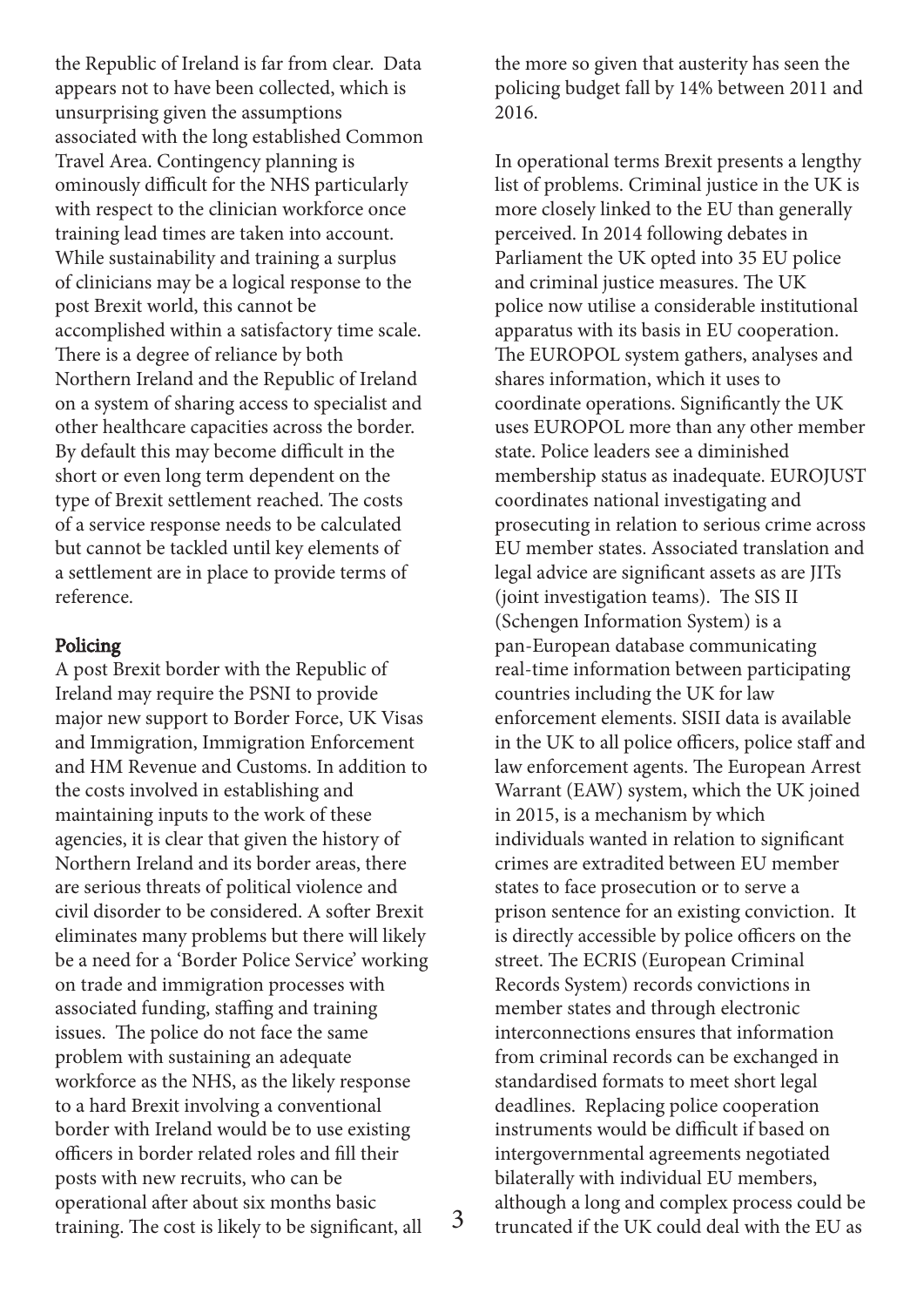a whole.

In addition to the membership EU-based criminal justice institutions there is of course a long standing issue over the sharing of policing information between the PSNI and An Garda Síochána which has political as well as operational significance given the history of the Troubles. Progress could be compromised by particular type of Brexit settlement, which is a significant concern.

## Local government

Local authorities in Northern Ireland are exposed to Brexit threats of a general nature including future funding and border related staffing problems. Brexit may mean adjustments for councils over existing roles ensuring compliance with EU regulatory practices in areas including environment, building control and bathing waters and also procurement practices In Northern Ireland the local authorities are not social care providers, a sector which employs large numbers of EU citizens in the rest of the UK.

Northern Ireland's local authorities have been significant players in the use of European Union funding, including the unique Peace Programme for NI and INTEREG borders programme. The sums of money involved are not particularly large - for example a typical Northern Ireland local council may receive around £3 million over seven years in PEACE IV. While not a huge proportion of budgets, PEACE funding is attractive, enabling projects that would not otherwise be undertaken. Local authorities have also developed new skills in multisector, multi level partnerships. EU peace funding has a non-monetary value in the sense that it extended the role of local authorities, which diminished during the Troubles, when housing, social care and education were taken away. EU funding is a significant focus for local democratic control over infrastructure and community development. With 80% of a local authority's budget typically spent on waste management, sport and recreation, the broadening of scope

facilitated by the EU has been welcome. While PEACE IV allocations have been guaranteed it is far from clear if local government can expect similar types of funding in the future. The English Local Government Association (LGA) is lobbying to extract a commitment to commit a sum equivalent or greater than the €10.5bn allocated from the EU in 2014 to 2020. The LGA also sees Brexit as an historic opportunity to devise a simpler aid programme for poorer areas.

## Coping with impasse

The stance adopted by the EU bloc is based on a refusal to examine post Brexit relationships without agreement on the 'divorce bill', the future of the Irish border and citizen rights. The UK position is that a free trade agreement needs to be agreed before Irish border issues can be resolved. The impasse seems likely to be in place at least until the European Council summit in late October, when EU member state leaders will judge whether the negotiations have made sufficient progress to justify beginning trade discussions. There are indications that the border is seen by both sides as very important. The publication of UK position papers in mid-August 2017, included a contribution from the Northern Ireland Office and Department for Exiting the European Union. Free movement between the United Kingdom and Ireland was identified uncontroversially as the most important desired outcome. Indicative of the way that negotiations are proceeding, the position papers have not as yet prompted a direct and substantive response from the EU bloc, instead triggering a wave of negative comments. On the day the House of Commons began debating the EU Withdrawal Bill, media reports began circulating contents from a leaked position paper on Northern Ireland prepared by the EU chief negotiator Michel Barnier, which it is claimed, a cknowledges the desirability of a unique solution on the border but places responsibility for finding a workable model on the UK. There are a number of possible<br>4 obstacles to this being implemented during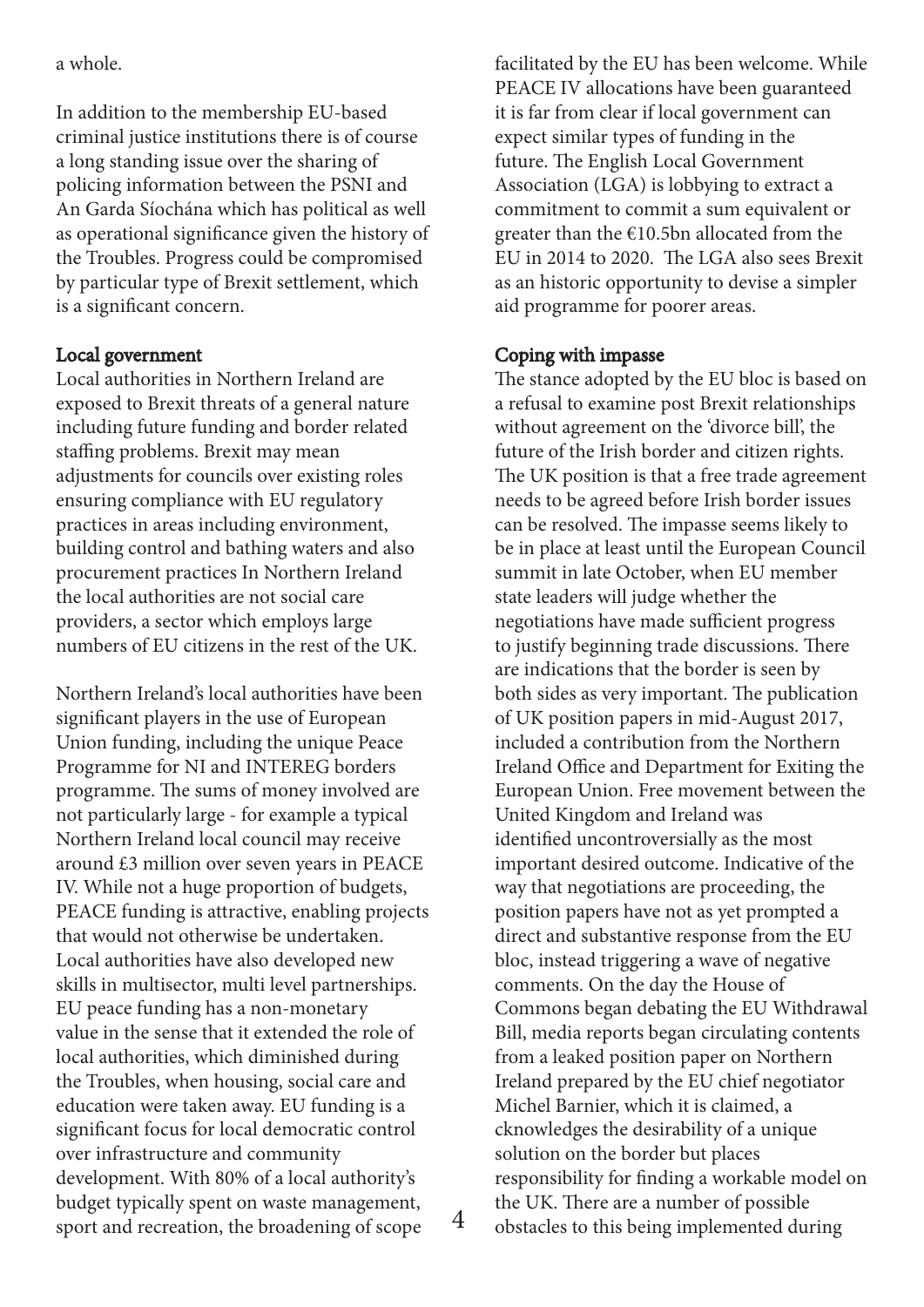Brexit negotiations. The failed attempt by the Conservative Government to win an increased majority in the House of Commons resulted in a 'supply and confidence' deal with the Northern Irish DUP. This may be tested by the prospect of attempting to negotiate on a unique border solution, which is perceived as compromising the Union.

Public service leaders in Northern Ireland must expect this type of impasse to remain in place for some time. It may not be in either side's perceived interests to resolve issues in a timely manner. While certain goodwill may exist, common political and economic interest over the border does not extend into mainland Europe. The reality is that a conventional border between Ireland and Northern Ireland may be an outcome that the bloc can live with comfortably, with little pain anticipated. The big danger for public services in Northern Ireland is that keeping the border as an unresolved issue may suit the bloc as it seeks to find a settlement with the UK on a range of other issues.

### Public Service Opportunities and Susceptibilities

Brexit may have created political opportunities for public services in Northern Ireland as well as threats. For example the NHS recruitment problem may be accepted as critical if Irish staff leave the service. A path dependency on recruitment of overseas clinicians could be abandoned in favour of home-trained workforce sustainability. Northern Ireland has far too many hospitals and a deteriorating staff capacity. Historic space-location issues may have to be addressed as a priority as service provision is perceived to be stretched by Brexit beyond breaking point. Currently with no devolved government the establishment of direct rule may make this more achievable, given the reluctance of MLAs to jeopardise their Assembly seats through support of hospital closures in their constituencies. It remains unclear whether DUP MPs, with their votes vital to the survival of the May Government

in Westminster, would countenance such a radical solution to a faltering NHS in Northern Ireland. With respect to policing, the need to find replacement institutions of cooperation with remaining EU member states, could also provide a historic opportunity to establish greater cooperation with the criminal justice system in the Republic of Ireland, addressing information sharing, data handling and border crime based on very detailed and context specific agreements. Local authorities have an opportunity to find ways of collecting evidence on what sort of infrastructure and community development investments bring the greatest benefits. At present they do not have this capability and need to begin acquiring expertise very soon if they are to build a case for continued financial support for the initiatives currently funded by the EU. If negotiation deadlines are breached and no terms of reference for future service provision are established then contingency planning becomes more difficult with public service leaders being forced to accept expediency over opportunity.

Dr. Gordon Marnoch Reader in Public Policy Ulster University